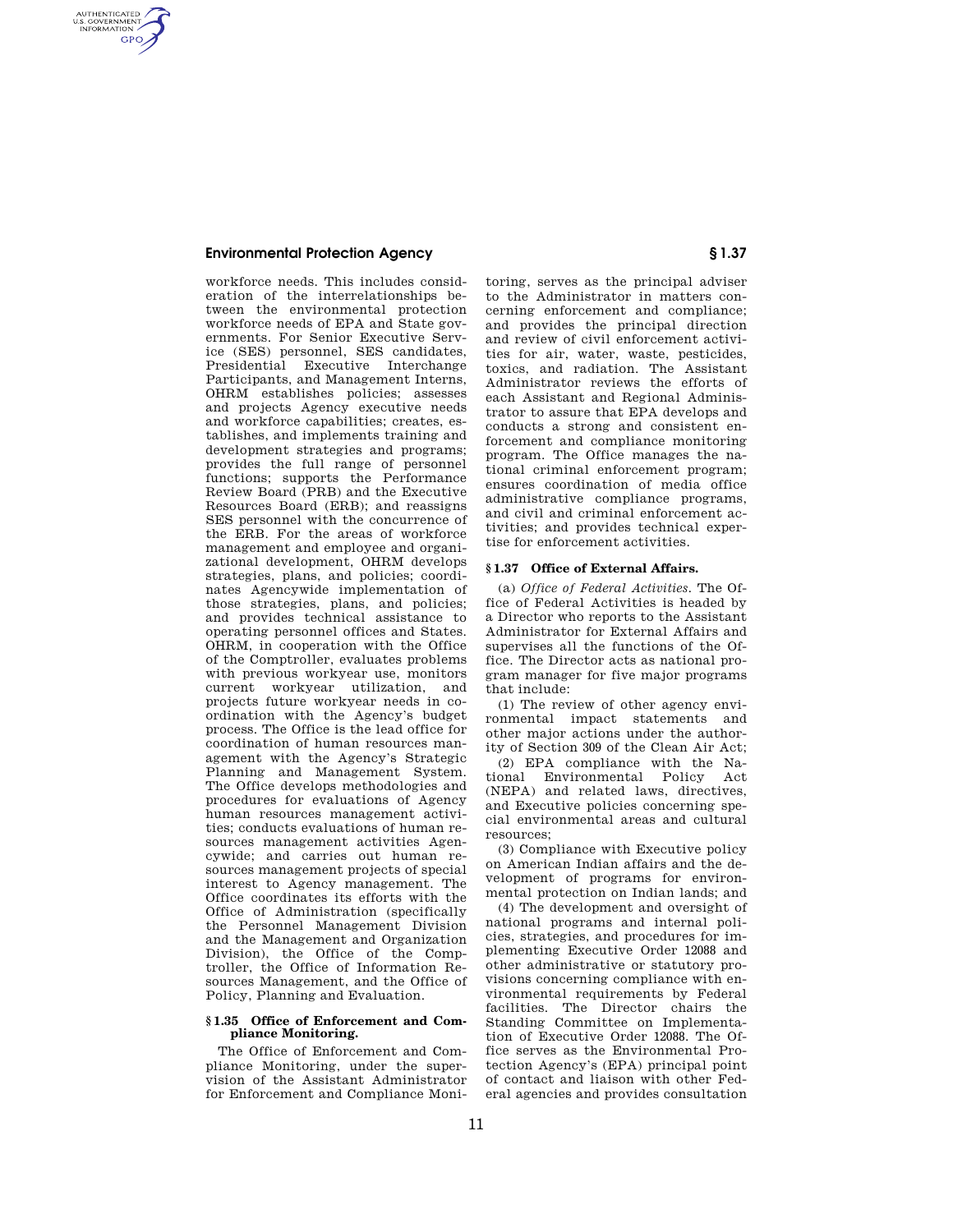and technical assistance to those agencies relating to EPA's areas of expertise and responsibility. The Office administers the filing and information system for all Federal Environmental Impact Statements under agreement with the Council on Environmental Quality (CEQ) and provides liaison with CEQ on this function and related matters of NEPA program administration. The Office provides a central point of information for EPA and the public on environmental impact assessment techniques and methodologies.

(b) *Office of Public Affairs.* The Office of Public Affairs is under the supervision of a Director who serves as chief spokesperson for the Agency and as a principal adviser, along with the Assistant Administrator for External Affairs, to the Adminstrator, Deputy Administrator, and Senior Management Officials, on public affairs aspects of the Agency's activities and programs. The Office of Public Affairs provides to the media adequate and timely information as well as responses to queries from the media on all EPA program activities. It assures that the policy of openness in all information matters, as enunciated by the Administrator, is honored in all respects. Develops publications to inform the general public of major EPA programs and activities; it also develops informational materials for internal EPA use in Headquarters and at the Regions, Labs and Field Offices. It maintains clearance systems and procedures for periodicals and nontechnical information developed by EPA for public distribution, and reviews all publications for public affairs interests. The Office of Public Affairs provides policy direction for, and coordination and oversight of EPA's community relations program. It provides a system for ensuring that EPA educates citizens and responds to their concerns about all environmental issues and assures that there are opportunities for public involvement in the resolution of problems. The Office supervises the production of audio-visual materials, including graphics, radio and video materials, for the general public and for internal audiences, in support of EPA policies and programs. The Office provides program direction and professional review of the perform-

# **§ 1.37 40 CFR Ch. I (7–1–10 Edition)**

ance of public affairs functions in the Regional Offices of EPA, as well as at laboratories and other field offices. The Office of Public Affairs is responsible for reviewing interagency agreements and Headquarters purchase request requisitions expected to result in contracts in the area of public information and community relations. It develops proposals and reviews Headquarters grant applications under consideration when public affairs goals are involved.

(c) *Office of Legislative Analysis.* The Office of Legislative Analysis, under the supervision of a Director who serves in the capacity of Legislative Counsel, is responsible for legislative drafting and liaison activities relating to the Agency's programs. It exercises responsibility for legislative drafting; reports to the Office of Management and Budget and congressional committees on proposed legislation and pending and enrolled bills, as required by OMB Circular No. A–19 and Bulletin No. 72–6; provides testimony on legislation and other matters before congressional committees; and reviews transcripts of legislative hearings. It maintains liaison with the Office of Congressional Liaison on all Agency activities of interest to the Congress. The Office works closely with the staffs of various Assistant Administrators, Associate Administrators, Regional Administrators, and Staff Office Directors in accordance with established Agency procedures, in the development of the Agency's legislative program. The Office assists the Assistant Administrator for External Affairs and the Agency's senior policy officials in guiding legislative initiatives through the legislative process. It advises the Assistant Administrator for Administration and Resources Management in matters pertaining to appropriations legislation. It works closely with the Office of Federal Activities to assure compliance with Agency procedures for the preparation of environmental impact statements, in relation to proposed legislation and reports on legislation. The Office coordinates with the Office of Management and Budget, other agencies, and congressional staff members on matters within its area of responsibility; and develops suggested